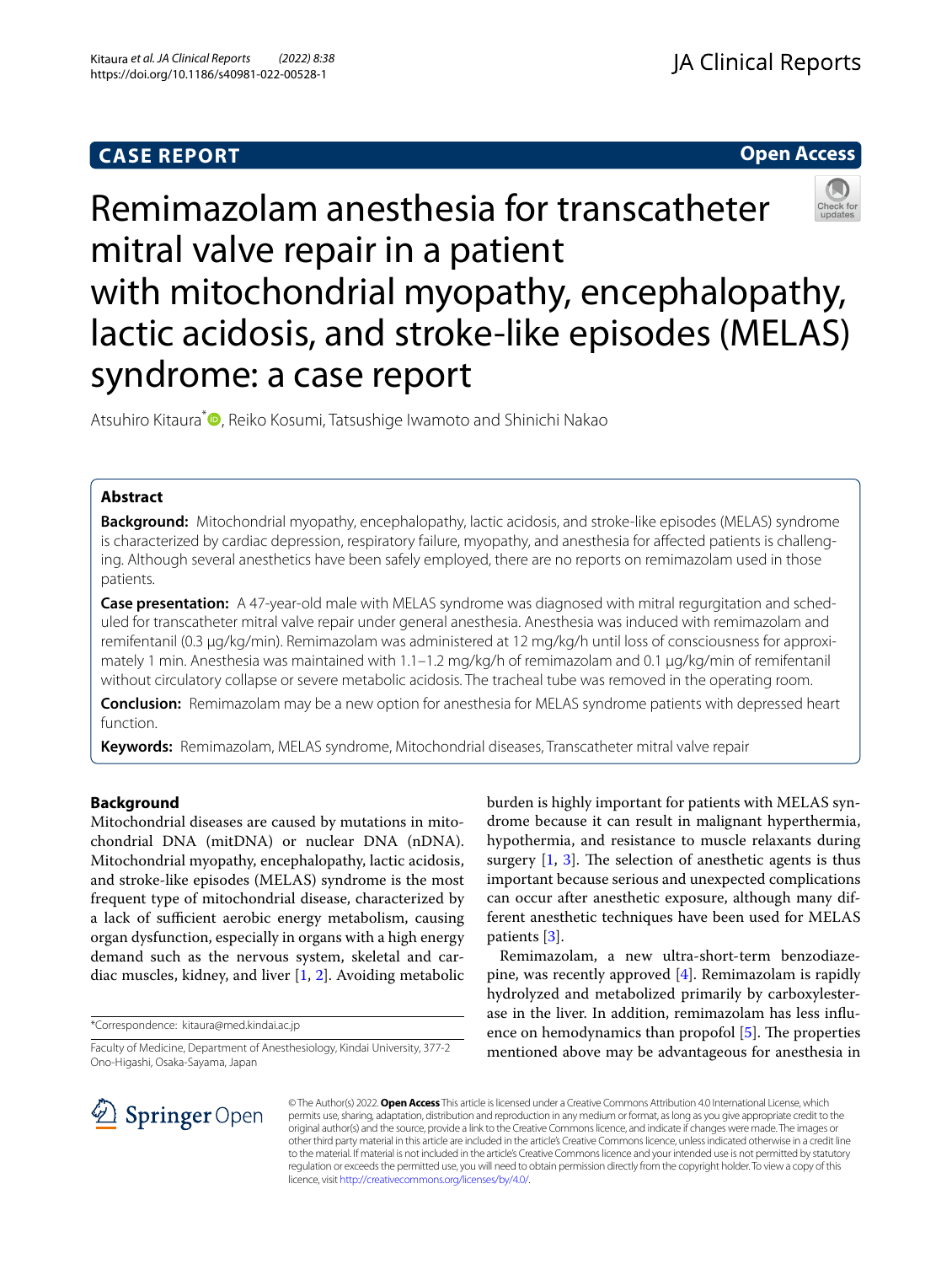patients with MELAS syndrome. However, there is no report on remimazolam anesthesia for such patients.

#### **Case presentation**

A 47-year-old man presented with severe heart failure with NYHA III. He had MELAS syndrome due to a point mutation in mitochondrial DNA (3243A  $\rightarrow$  G). His physical features included short stature (155 cm), deafness, renal glomerular lesions, neurological disorders (lower limb muscle weakness, weakness of tendon reflex, and bilateral pathological reflex positive). The manual muscle testing of his lower limbs was three-ffths. He spent his daily life in a wheelchair. Atrophy of both the cerebrum and cerebellum, and small old cerebral infarction were observed on magnetic resonance imaging. His mother and sisters had the same symptoms but were not defnitively diagnosed.

Preoperative laboratory test revealed a normal serum creatine kinase level (207 U/L), anemia (hemoglobin 12.0  $g/dL$ ), increased serum creatinine (8.6 mg/dL), and lactic acid (3.68 mmol/L) levels. He underwent hemodialysis 3 times a week because of renal failure. Electrocardiography revealed Wolf-Parkinson-White syndrome, and cardiac ultrasonography demonstrated moderate mitral valve regurgitation (MR), low left ventricular ejection fraction (LVEF 0.3), and left ventricular hypertrophy (left ventricular posterior wall dimensions 13 mm). His coronary arteries were intact. Oxygen therapy, diuretics, and the administration of 3  $\mu$ g/kg/min of dobutamine were started after admission. However, as these treatments were inefective, transcatheter mitral valve repair using MitraClip (Abbott Vascular, Chicago, IL, USA) under general anesthesia was scheduled.

On the day of surgery, no premedication was administered, and dobutamine infusion was continued at 3  $\mu$ g/ kg/min until extubation after surgery. In the operating room just before the induction of anesthesia, his blood pressure was 100/68 mmHg and heart rate was 88 bpm. In addition to routine monitoring, a radial artery catheter was placed to monitor BP. His body was warmed using a warm air heating device (Bear Hugger®, 3 M Company, Saint Paul, MN, USA) and maintained at 36.0–36.4 °C to prevent hypothermia. Anesthesia was induced with remimazolam and remifentanil  $(0.3 \mu g/kg/min)$ . Remimazolam was administered at 12 mg/kg/h until loss of consciousness for approximately 1 min. The trachea was intubated with the aid of rocuronium (0.6 mg/kg). Anesthesia was maintained with  $1.1-1.2$  mg/kg/h of remimazolam and 0.1  $\mu$ g/kg/min of remifentanil. The doses of remimazolam were adjusted to bispectral indices ranging from 40 to 60. Dobutamine at 3 µg/kg/min was continuously infused intravenously until he was transferred to the postoperative intensive care unit (ICU). Transesophageal echocardiography (TEE), Flo Trac<sup>™</sup> sensor (Edwards Lifesciences, Irvine, CA, USA), and Edwards oximetry CV catheter were used during transcatheter mitral valve repair. TEE fndings after induction of general anesthesia were following: LVEF was 0.3, mitral valve annulus long diameter was 50 mm, short diameter was 45 mm. MR was central jet from A2/P2, and vena contracta width of MR: 6 mm. The results of arterial blood gas examinations are shown in Table [1](#page-1-0). Bicarbonate Ringer's solution with 1% glucose added was administered intravenously. During surgery, 100 mL of 7% sodium bicarbonate was administered when metabolic acidosis progressed. The anesthetic chart is shown in Fig. [1.](#page-2-0)

MitraClip (1 clip via the right femoral approach) implantation was performed without complications. When manual pressure hemostasis at a catheter insertion site was started, remimazolam infusion was stopped. Approximately 10 min after the discontinuation of remimazolam, all surgical procedures were completed. Then, 0.5 mg of fumazenil and 4 mg/kg of sugammadex were administered. One minute after fumazenil administration, the patient regained consciousness and spontaneous breathing, and was extubated. The patient exhibited good arousal and had no pain or shivering. Dobutamine was discontinued in the operating room due to stable

<span id="page-1-0"></span>**Table 1** Blood gas data. During anesthesia, metabolic acidosis gradually progressed and was improved by the administration of sodium bicarbonate. Lactic acid and blood glucose levels did not signifcantly fuctuate

|                       | 20 min<br>(post-induction) | <b>50 min</b><br>(The operation<br>was started) | 120 min | 150 min | 180 min | 210 min | 240 min |
|-----------------------|----------------------------|-------------------------------------------------|---------|---------|---------|---------|---------|
| pH                    | 7.465                      | 7.372                                           | 7.363   | 7.504   | 7.476   | 7.477   | 7.506   |
| $PaCO2$ (Torr)        | 22.7                       | 29.8                                            | 26.1    | 30.5    | 33.3    | 30.7    | 28.7    |
| Base Excess (mEg/L)   | $-5.6$                     | $-6.9$                                          | $-9.3$  | 1.5     | 1.5     | $-0.2$  | 0.4     |
| Blood Glucose (mg/dL) | 117                        | 100                                             | 90      | 128     | 122     | 108     | 119     |
| Lactate (mmoL/L)      | 1.7                        | 1.5                                             | 1.2     | 1.6     | 1.9     | 1.6     |         |
| Hemoglobin (g/dL)     | 11.7                       | 11.31                                           | 10      | 10.4    | 10.6    | 9.6     | 10.4    |
|                       |                            |                                                 |         |         |         |         |         |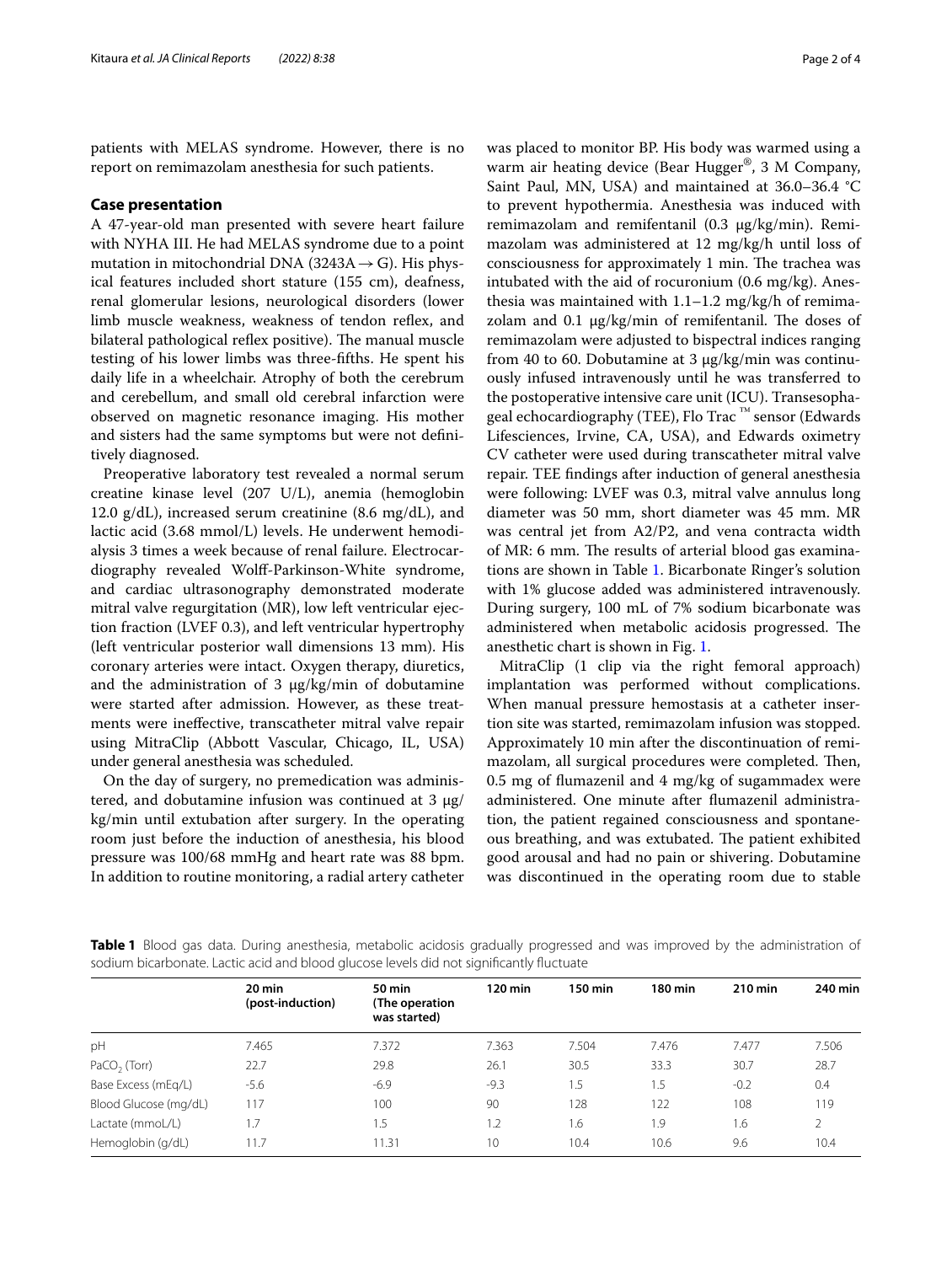

<span id="page-2-0"></span>hemodynamics. The anesthesia time was 264 min and the operation time was 187 min. The amount of infusion during anesthesia was 920 mL. There was no transfusion. During anesthesia, there was no arrhythmia event. After anesthesia, there were no adverse events such as resedation and desaturation. The day after the operation, he left the ICU and started rehabilitation. Five days after the operation, he was discharged.

## **Discussion**

Mitochondrial dysfunction leads to insufficient aerobic energy metabolism, causing organ dysfunction, especially in organs with a high energy demand such as the nervous system, skeletal and cardiac muscles, kidney, and liver [[2\]](#page-3-1). In MELAS syndrome patients, the serum lactate level is often high due to metabolic acidosis. The goals of anesthesia management are maintaining an adequate oxygen supply to systemic organs. As the patient had poor cardiac function, intraoperative cardiac index (CI) and  $\text{ScvO}_2$  were monitored.  $\text{CI} > 2.2$   $\text{L/min/m}^2$  and ScvO2>65% were maintained during anesthesia. As a result of the careful anesthesia management, the increase in lactic acid during anesthesia was suppressed (Table [1\)](#page-1-0).

As some general anesthetics afect mitochondrial function, anesthesiologists should avoid unsuitable anesthetics. In particular, propofol is known to suppress the respiratory chain [[6\]](#page-3-5). Propofol, which is used as a lipid emulsion for clinical use, may be detrimental for patients with fatty acid oxidation disorders [\[7\]](#page-3-6). According to two case series on anesthesia for patients with mitochondrial disorders, including MELAS syndrome, propofol can be safely used because inhibition of the respiratory chain in the mitochondria is weak  $[1]$  $[1]$ , but the number of reported cases was less than 20  $[8, 9]$  $[8, 9]$  $[8, 9]$  $[8, 9]$ . It is therefore safer to avoid the continuous administration of propofol in patients with mitochondrial disorders because mitochondrial dysfunction is involved in propofol infusion syndrome [\[10](#page-3-9)]. Sevoflurane is the most common agent for the anesthesia management of children with mitochondrial disorders [[11\]](#page-3-10). However, it should be noted that inhaled anesthetic agents also inhibit the respiratory chain complex. Sevoflurane inhibits the respiratory chain, causing ATP synthase reversal in vitro [[12\]](#page-3-11). Midazolam, opioids, dexmedetomidine, and local anesthetics were demonstrated to be safe for MELAS syndrome patients [[8](#page-3-7), [13\]](#page-3-12).

Remimazolam is a new ultra-short-acting benzodiazepine anesthetic. To our knowledge, there have been no reports of remimazolam use in a patient with MELAS syndrome. However, as midazolam, a benzodiazepine derivative, was safely used in MELAS syndrome patients [[11\]](#page-3-10), we hypothesized that remimazolam can also be safely used for these patients. Remimazolam may be suitable for patients with depressed cardiac function, such as in MELAS syndrome, because it causes less circulatory depression than propofol [[5\]](#page-3-4). In addition, its lesser impact for circulation seems to be benefcial for